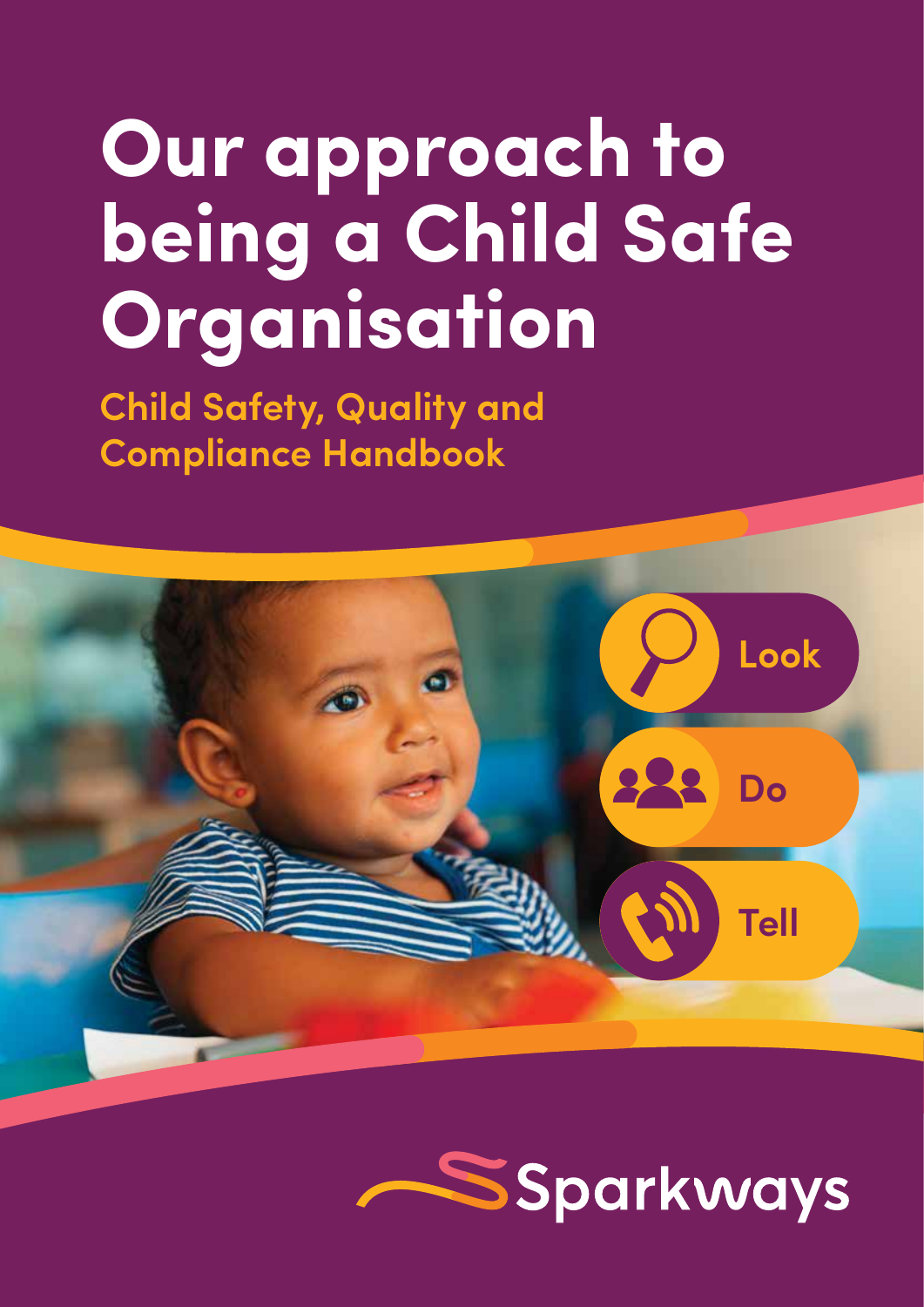

### **Statements and Acknowledgements**



Sparkways is a child safe organisation. We have zero tolerance for child abuse and are committed to working with our communities and partners to ensure the provision of a safe environment for all children, young people and families.



Sparkways acknowledges the traditional land on which we work, and pay our respects to Elders past and present and to the children and young people as emerging leaders of tomorrow.

Here is the Land Here is the Sky Here are my friends and here am I We play today On traditional Land Our First Nation people we walk hand in hand We'd like to say thank you for letting us share the Land that you love we promise to take care.



Sparkways celebrates diversity and the lived experience of people of every ethnicity, faith, age, disability, culture, language, gender identity and sexual orientation.

We are committed to the cultural safety of Aboriginal children and young people, the cultural safety of children and young people from culturally and/or linguistically diverse backgrounds, and to providing a safe environment for children and young people with a disability.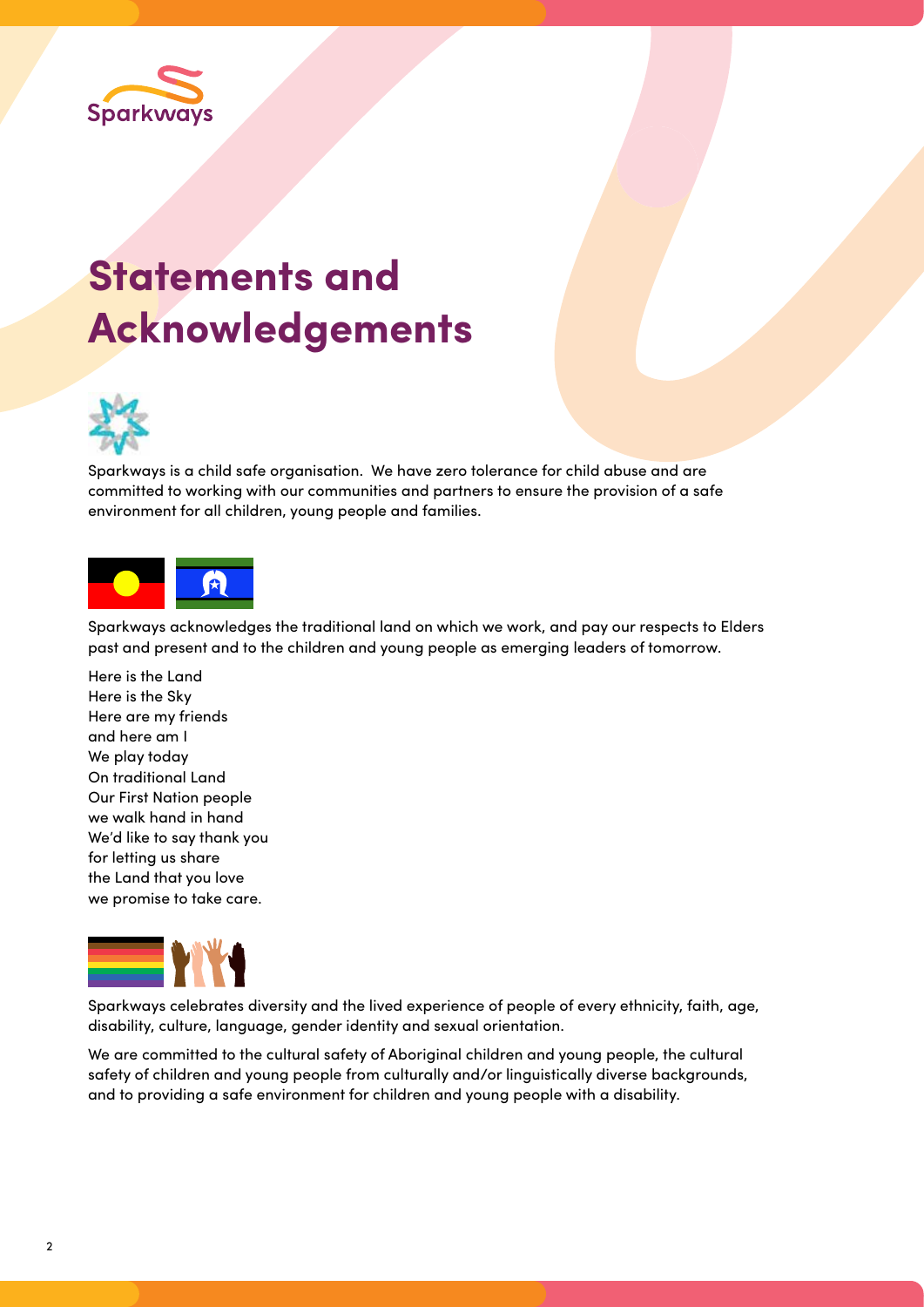

### **Contents**

| Introduction                                                        | 4  |
|---------------------------------------------------------------------|----|
| In an emergency                                                     | 4  |
| Serious incidents                                                   | 5  |
| Complaints                                                          | 6  |
| Alleged abuse                                                       | 6  |
| <b>Reportable Conduct Scheme</b>                                    | 9  |
| <b>Child Safe Standards</b>                                         | 11 |
| <b>Child Protection Advocates</b>                                   | 12 |
| <b>Frequently Asked Questions</b>                                   | 13 |
| <b>Important Numbers</b>                                            | 14 |
| Victorian Early Years Learning and<br><b>Development Framework</b>  | 15 |
| <b>Four Critical Actions for Early</b><br><b>Childhood Services</b> | 16 |
|                                                                     |    |

è

### **Contact Details**

**Child Safety and Compliance Support Desk**

- $\sqrt{\phantom{0}}$  0458 500 155
- compliancesupportdesk@sparkways.org.au
- $\beta$  Operating hours: 8.30am to 5.30pm Mon to Fri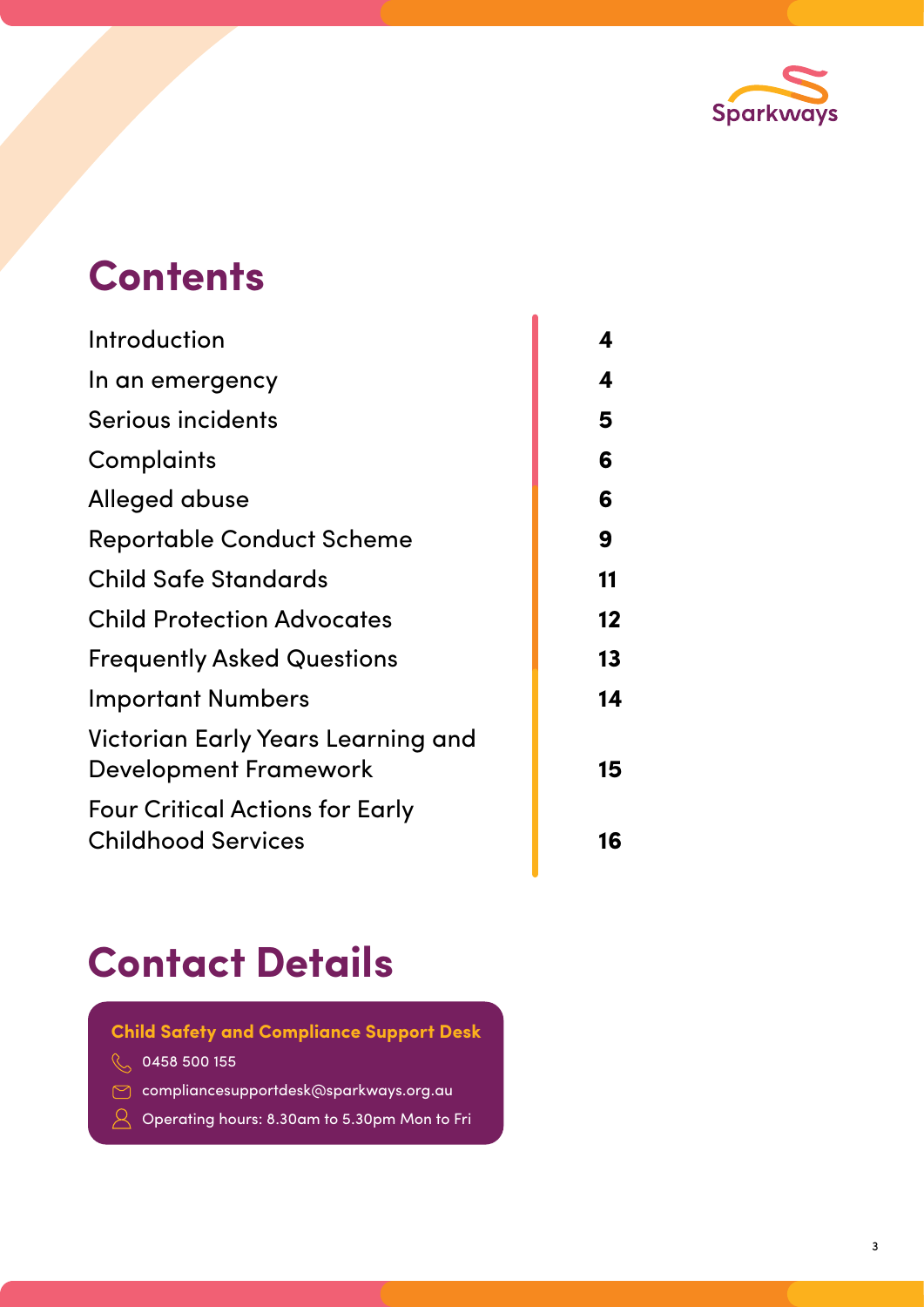

# **Introduction**

This Handbook provides Sparkways Children's Services with information and guidance relating to Child Safety and reportable matters.

All reportable matters in Sparkways Children's Services come through to a central support desk, staffed from 8:30am to 5:30pm and available to all employees.

The primary function of the Child Safety, Compliance and Quality Support Desk is to ensure that Sparkways notifies all reportable matters to the right people at the right time with the right information in adherence with our regulatory, legislative and legal responsibilities.

It is also a resource for all employees to call for advice and support with reporting, notification and regulatory compliance matters.

### **In an emergency**

E.g.: if a child or adult is at immediate risk of harm you must ensure their safety by:

Separate the alleged victim and anyone else involved and anyone else involved

**Call 000 or 112** (mobile) for urgent medical and/or police assistance to respond to immediate health or safety concerns

#### **What to report**

This guide relates to any child safety and compliance matters (Reportable Matters) where Sparkways Children's Services as the Approved Provider is obligated by law to notify the Regulatory Authority -Department of Education and Training (DET), Victoria Police Sexual Offences and Child Abuse Investigation Teams (SOCIT), Child Protection, Department of Health and the Commission for Children and Young People (CCYP).

This procedure involves Educators, Teachers, Centre Directors, Nominated Supervisors, Responsible Persons, Area Managers and Child Safety and Compliance support desk staff.

As a staff member within an early childhood service, you play a vital role in protecting children from abuse by responding to and reporting any incidents, disclosures or suspicions. You are often best placed to identify signs and behaviours that may indicate that a child has been subject to abuse, or that a community member, staff member, contractor or volunteer may be a perpetrator of abuse.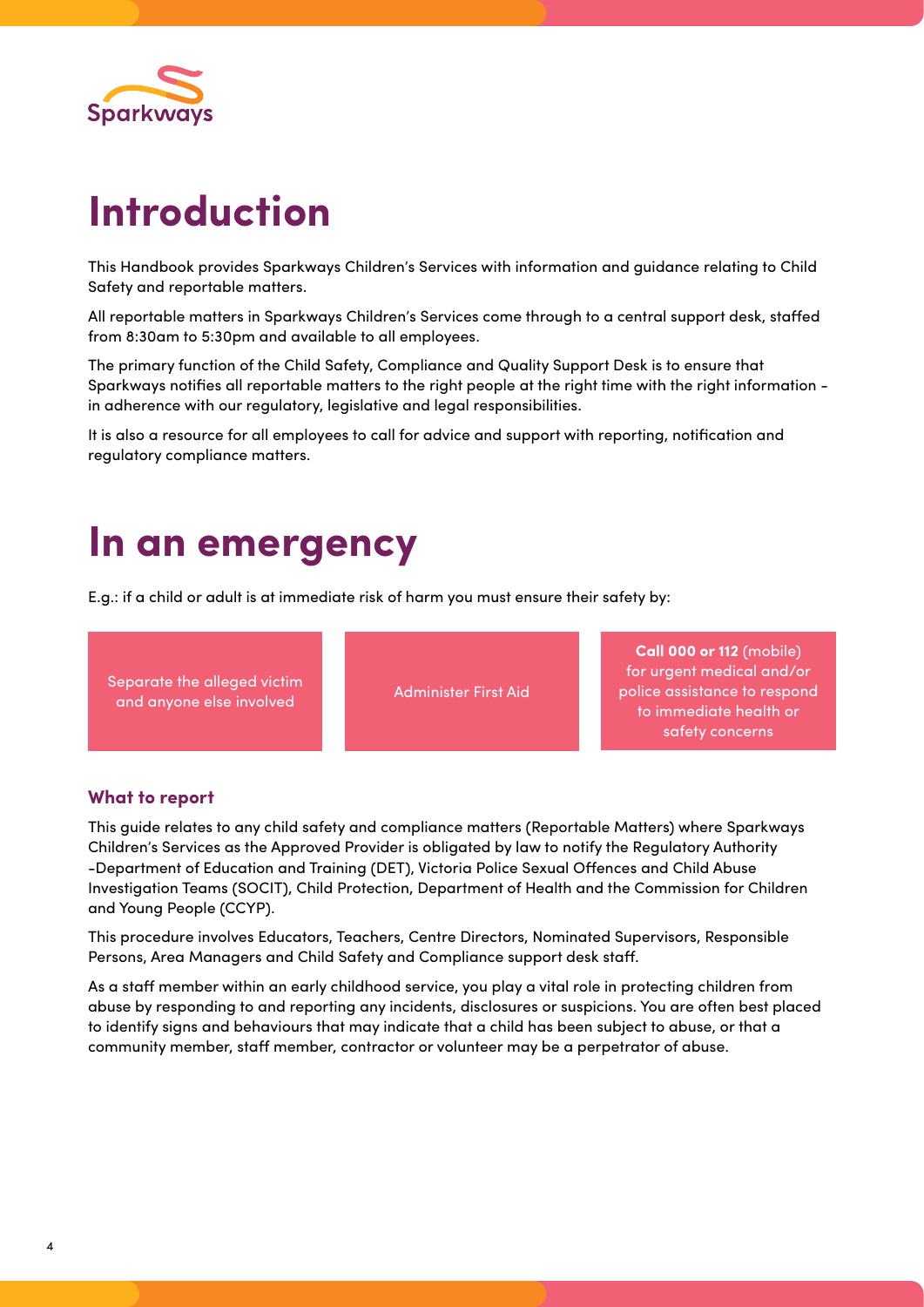

#### There are four categories of reportable matters that are defined in this guide:



If circumstances indicate that a child attending a service is at immediate or potential risk of harm or an emergency threatens the safety, health or well-being of a child or children emergency action is prioritised above everything else in this procedure.

Matters of alleged child abuse whether it's within the service or within the child's family or community, require immediate notification Child Protection (DFFH) and/or Victoria Police (SOCIT). These are criminal matters.

If you are concerned or conflicted about making a report please call Sparkways Compliance Support Desk promptly and inform your line manager.

### **1. Serious incidents**

#### **What is a serious incident?**

| Any incident involving serious<br>illness of a child while being<br>educated and cared for<br>which the child attended or<br>ought reasonably to have<br>attended a hospital. |                                          |                                                                                                                                                     | Any incident involving serious<br>injury or trauma to a child<br>while being educated or<br>cared for which a reasonable<br>person would consider<br>required urgent medical<br>attention form a registered<br>medical practitioner. |  |                   | Any circumstance arising<br>at the service that poses<br>a risk to the health, safety<br>or wellbeing of a child or<br>children attending the<br>service. |
|-------------------------------------------------------------------------------------------------------------------------------------------------------------------------------|------------------------------------------|-----------------------------------------------------------------------------------------------------------------------------------------------------|--------------------------------------------------------------------------------------------------------------------------------------------------------------------------------------------------------------------------------------|--|-------------------|-----------------------------------------------------------------------------------------------------------------------------------------------------------|
|                                                                                                                                                                               |                                          |                                                                                                                                                     |                                                                                                                                                                                                                                      |  |                   |                                                                                                                                                           |
| Any emergency for which<br>emergency services<br>attended.                                                                                                                    |                                          | A child is missing or cannot<br>be accounted for or appears<br>to have been removed from<br>the premises by a person not<br>authorised by a parent. |                                                                                                                                                                                                                                      |  |                   | A child is mistakenly locked in<br>or out of the premises or any<br>part of the premises.                                                                 |
|                                                                                                                                                                               |                                          |                                                                                                                                                     |                                                                                                                                                                                                                                      |  |                   |                                                                                                                                                           |
| Allegation of sexual or<br>physical abuse.                                                                                                                                    |                                          | Closure of reduction<br>in number of children<br>attending the service.                                                                             |                                                                                                                                                                                                                                      |  |                   | Attendance of<br>additional children.                                                                                                                     |
|                                                                                                                                                                               |                                          |                                                                                                                                                     |                                                                                                                                                                                                                                      |  |                   |                                                                                                                                                           |
|                                                                                                                                                                               | Incident of sexual or<br>physical abuse. |                                                                                                                                                     |                                                                                                                                                                                                                                      |  | Death of a child. |                                                                                                                                                           |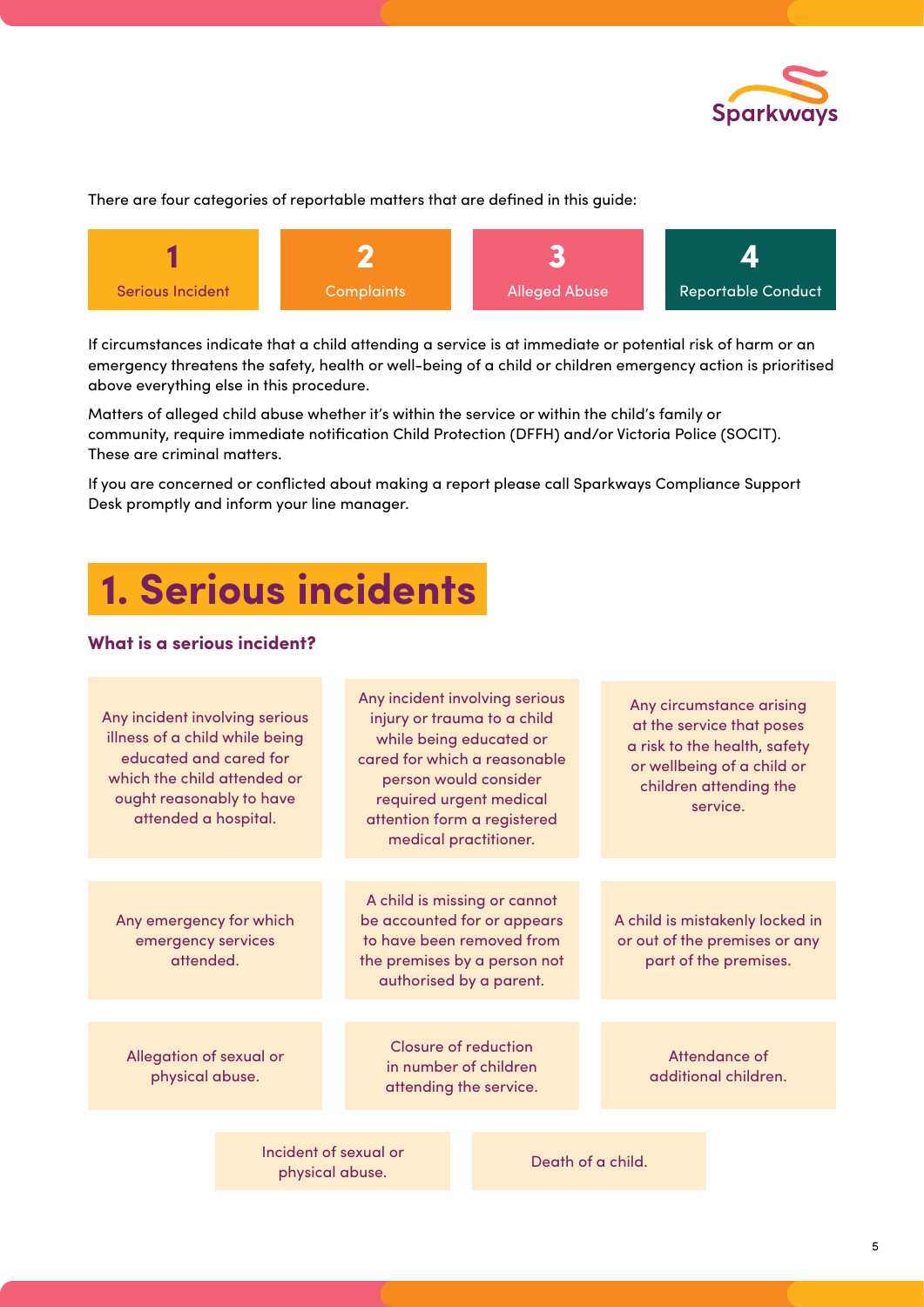



#### **What is a complaint?**

Any complaint alleging that a serious incident has occurred or is occurring at an education and care service.

Any complaint that the National Law has been contravened.

Complaints can come from a range of stakeholders including parents, guardians, educators, staff members or members of the public. It is important to acknowledge complaints in an impartial manner and focus on reporting the complainants concern as opposed to being the investigator.

It is important that complainants are offered reassurance that their concerns are taken seriously and that Sparkways values all feedback as an opportunity for improvement, Sparkways must advise the complainant of our obligation to notify their concern to the Victorian Regulatory Authority (Department of Education and Training) and let them know that they might receive a phone call from an Authorised Officer. Parents are often reassured by this.

If Sparkways does not manage concerns in a manage concerns in a manner that satisfies the complainant, there is a possibility that they will contact the Regulatory Authority directly. This is likely to prompt an investigation and a compliance visit from Authorised Officers.

Complaints that must be reported to the Regulatory Authority can be anything ranging from a parent expressing their concern about their child's participation in the program to an allegation of a child being unfairly treated.

### **3. Alleged abuse**

Approved/licensed early childhood services play an important role in the prevention of child abuse and neglect through their access to information about family functioning and the needs of children. There are requirements to protect children under the National Law and Education and Care Services National Regulations 2011 (National Regulations).

#### **National law**

A key requirement of the National Law is to ensure the safety, health and wellbeing of children attending education and care services (section 51). Every reasonable precaution must be taken to protect children being educated and cared for by the service from harm and from any hazard likely to cause injury (section 167).

#### **National regulations**

Sparkways as an approved provider of education and care services must ensure that the nominated supervisors and staff members at the service who work with children are advised of:

- the existence and application of the current child protection law
- any obligations that they may have under that law (regulation 84).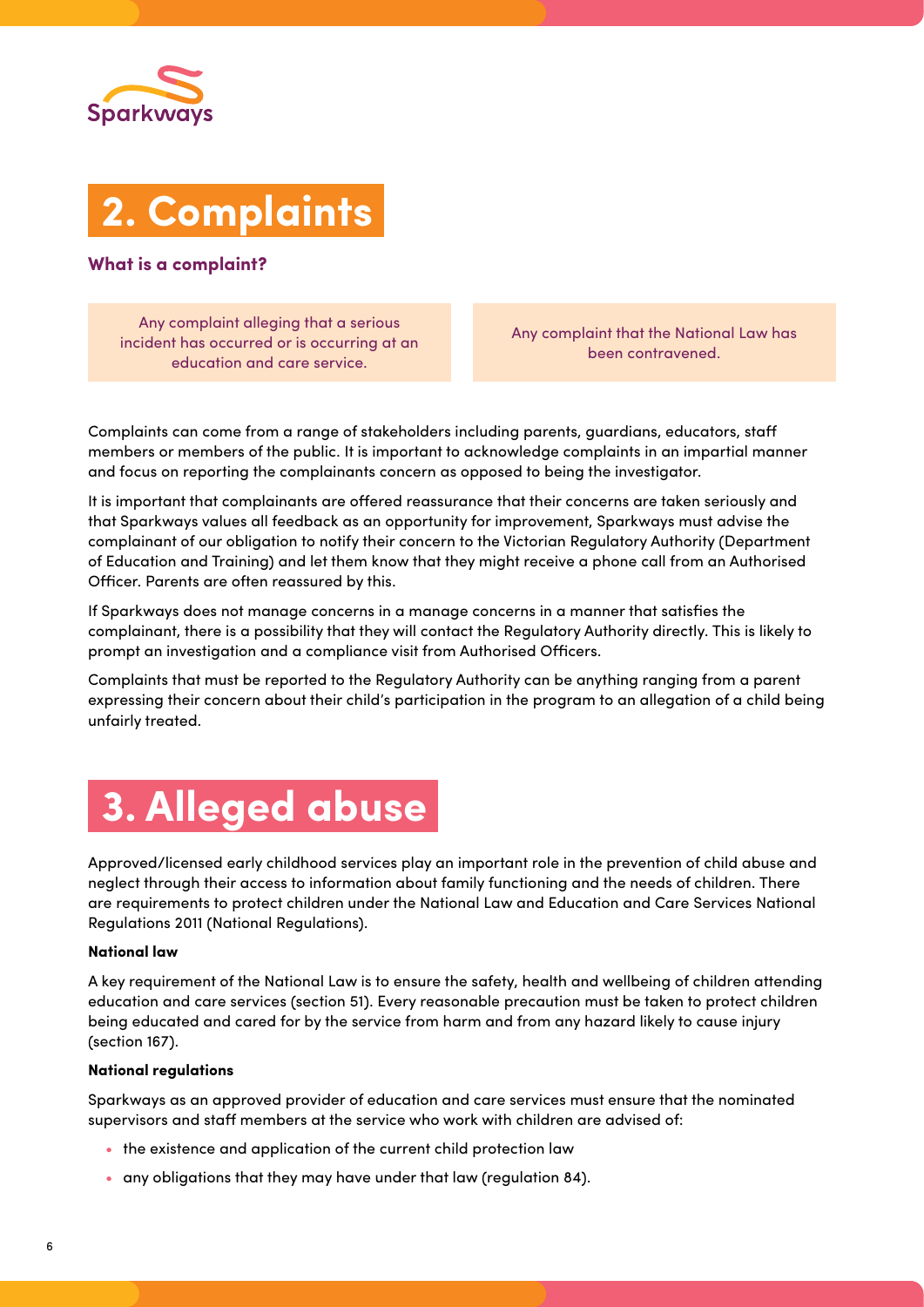

#### **National Quality Standard**

Management, educators and staff are aware of their roles and responsibilities to identify and respond to every child at risk of abuse or neglect (element 2.2.3). At all times, reasonable precautions and adequate supervision ensure children are protected from harm and hazard (element 2.2.1).

#### **Types of abuse and neglect that must be reported**



#### **What is alleged abuse?**

Alleged Abuse within the service (Victoria Police and DET)

Any incident where the approved provider reasonably believes that physical or sexual abuse of a child or children has occurred or is occurring while the child is being educated and cared for by the service.

Allegations that physical or sexual abuse of a child or children has occurred or is occurring while the child is being educated and cared for by the service

Mandatory Reporting within a child's family or community (DFFH/Child Protection and/or Victoria Police. Belief on reasonable grounds that

The child has suffered, or is likely to suffer, significant harm as a result of physical injury and the child's parents have not protected or are unlikely to protect the child from harm of that type.

The child has suffered, or is likely to suffer, significant harm as a result of sexual abuse and the child's parents have not protected or are unlikely to protect the child from harm of that type.

A reasonable belief that a sexual offence has been committed in Victoria against a child under the age of 16 years by another person of or over the age of 18 years must disclose that information to a police officer as soon as it is practicable to do so unless the person has a reasonable excuse for not doing so. Failure to disclose the information to the police is a criminal offence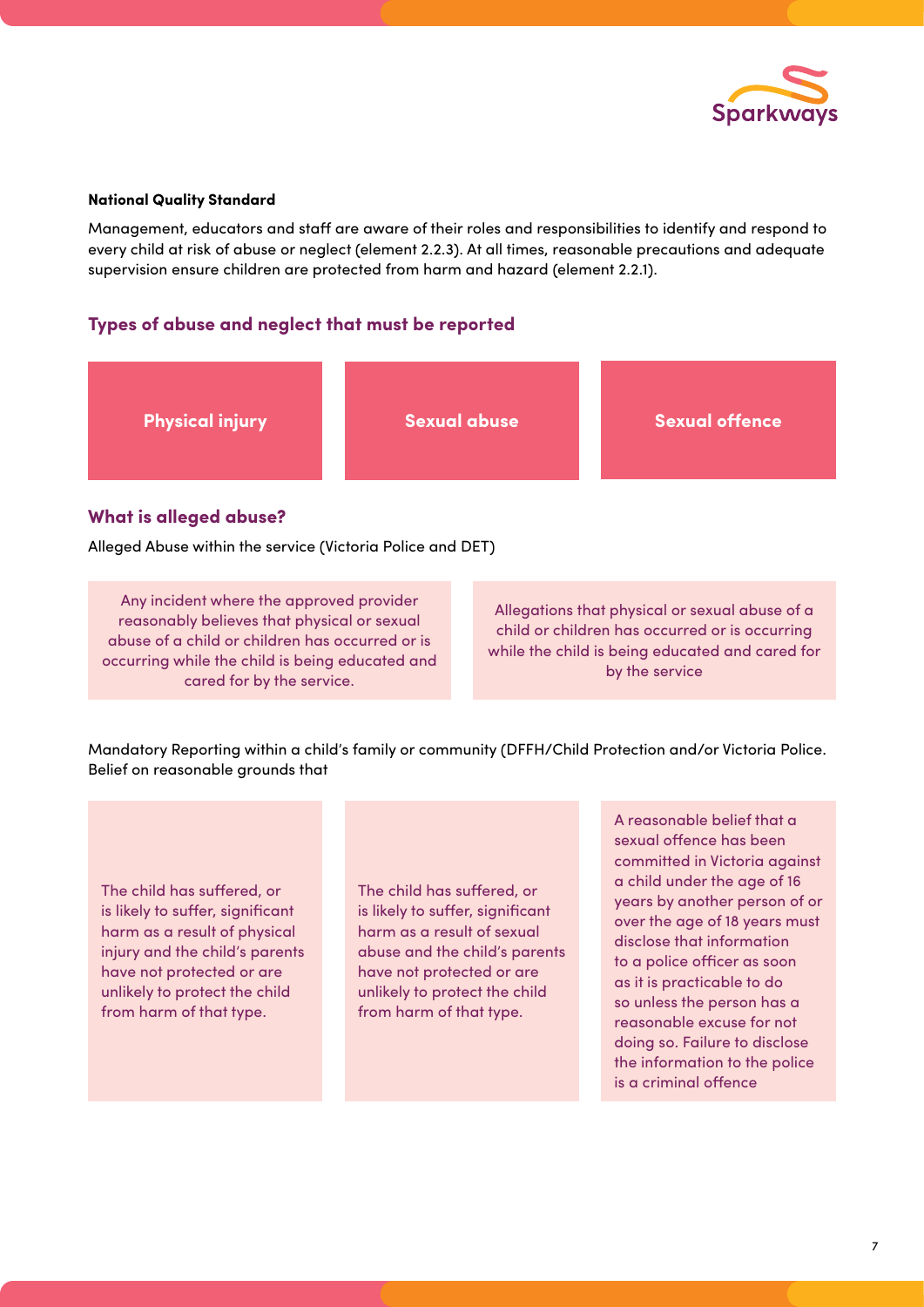

#### **Mandatory reporting and other obligations for the early childhood sector**

#### **Guidance**

The PROTECT guidance has been developed to support staff and educators in Victorian early childhood services to take action if they suspect or are witness to any form of child abuse.

This includes all persons working within approved and licensed services including in Outside School Hours Care (OSHC).

The PROTECT guidance incorporates the Multi-Agency Risk Assessment and Management Framework (MARAM), inclusive of the Family Violence and Child Information Sharing Schemes (FVISS and CISS). Training.

#### **Training**

There is also an online eLearning module for staff in early childhood services called, Protecting Children – Mandatory Reporting and other Obligations for the Early Childhood Sector (PROTECT training). This module aims to support all early childhood professionals to understand the law and their role and responsibilities when responding to children whose safety, health or wellbeing may be at risk.

For instructions on how to access the PROTECT training and set up an account, go to child protection in early childhood: online learning.

To log-in or create an account, go directly to the Information Sharing and MARAM Online Learning System.

The online training is hosted by a third-party provider. If you previously completed this training prior to 1 July 2021, and have not used the MARAM system before, you must register and create a new account.

#### **Duty of care obligations - all staff**

Duty of care is a common law concept that refers to your responsibility to adequately protect children in your care from harm. It applies to all staff members within any Victorian early childhood service and it is usually expressed as a duty to take reasonable steps to protect children from injury that is reasonably foreseeable.

The courts will objectively determine what constitutes "reasonable steps". This will depend on the individual circumstances of each case, including the nature of the service and your role within it. The courts have found that the standard of care owed by early childhood service providers to children is high.

You may breach your duty of care towards a child if you fail to act in the way a reasonable or diligent professional would have acted in the same situation.

In relation to suspected child abuse, examples of "reasonable steps" within an early childhood service will vary depending on the nature of the service, but at a minimum would likely include:

- acting on concerns and suspicions of abuse quickly and in the child's best interests
- seeking appropriate advice or consulting when unsure
- reporting suspected child abuse to Department of Families, Fairness and Housing (DFFH) Child Protection and/or Victoria Police
- sharing information, upon request, to assist DFFH Child Protection or Victoria Police to investigate the suspected child abuse and protect and/or promote the wellbeing and development of a child
- notifying regulator where appropriate or required.

To ensure that you fulfil your duty of care obligations for all children who are involved in, or affected by, the suspected child abuse, it is strongly recommended that you follow Four critical actions for early childhood services.

For services working with children 10 years and over you must also be aware that your duty of care extends to children who may engage in a sexual offence.

For more advice, see Problem sexual behaviour.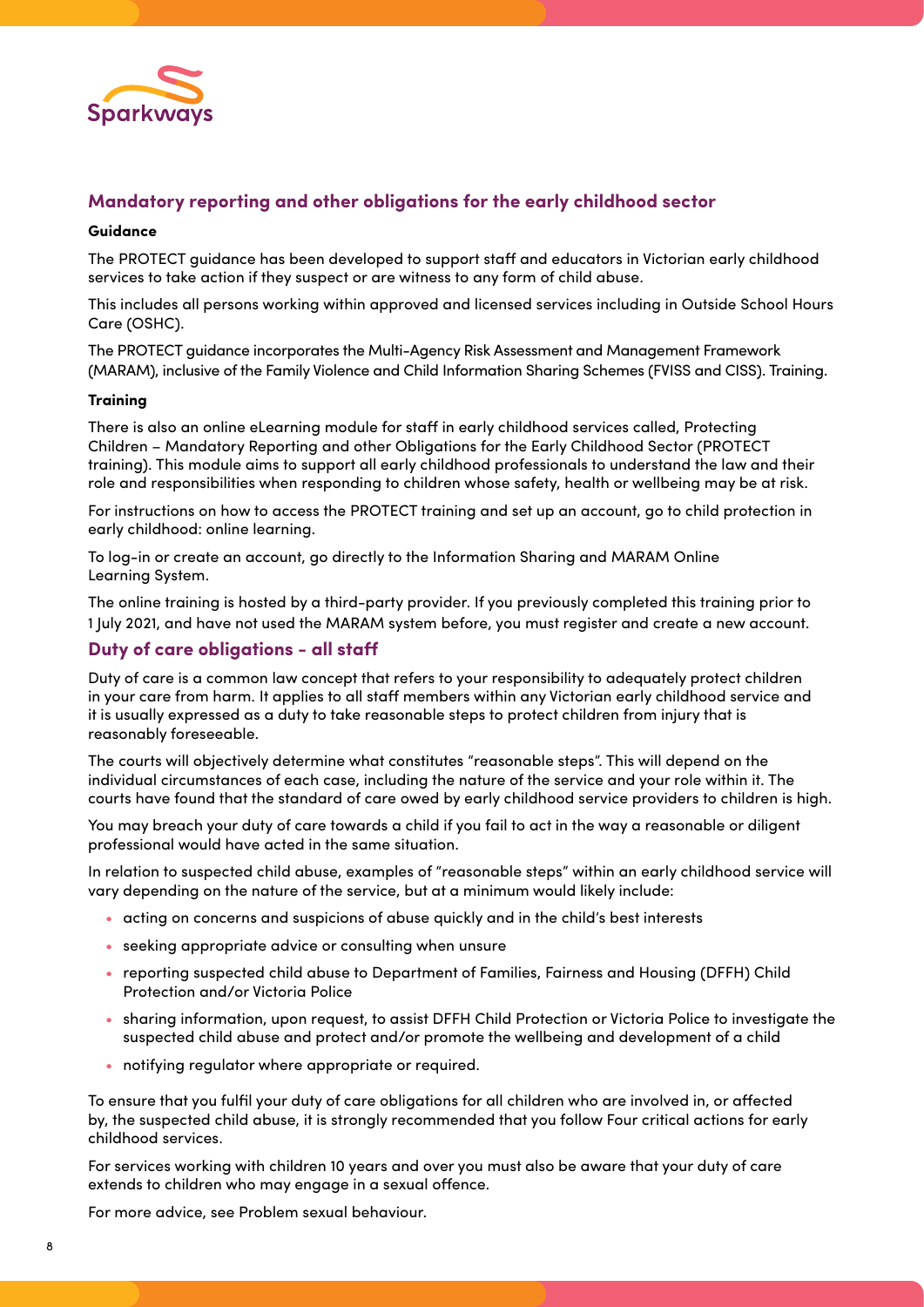

### **4. Reportable Conduct Scheme**

#### **What is the Reportable Conduct Scheme?**

The Reportable Conduct Scheme came into effect in January 2019 and improves organisations' responses to allegations of child abuse and neglect by their workers and volunteers. The scheme was established by the *Child Wellbeing and Safety Act 2005*.

It has been designed to ensure that the Commission for Children and Young People (CCYP) will be aware of every allegation of certain types of employee misconduct involving children in relevant organisations that identified in the schedules below.

The Commission will also share information where appropriate, including with the Working with Children Check Unit relevant regulators and Victoria Police, to prevent and protect children from abuse.

#### **What is reportable conduct?**

There is an allegation of 'reportable conduct' where a person has a reasonable belief that there has been:

- a sexual offence (even prior to criminal proceedings commencing)
- sexual misconduct
- physical violence committed against, with or in the presence of a child
- behaviour causing significant emotional or psychological harm
- significant neglect of a child
- misconduct involving any of the above.

The scope of 'reportable conduct' is wide and is not limited to criminal conduct. This means that reportable conduct includes:

- sexual abuse
- grooming
- sexting
- inappropriate physical contact
- sexualised behaviour with a child.

Reportable conduct includes information about something that is alleged to have occurred outside the course of the person's employment or engagement with the Department.

There are five types of reportable conduct:

Any behaviour that causes significant emotional or psychological harm to a child

Sexual misconduct committed against, with, or in the presence of a child.

Physical violence committed against, with, or in the presence of a child

A sexual offence committed against,with, or in the presence of a child, whether or not a criminal proceeding in relation to the offence has been commenced or concluded.

Significant neglect of a child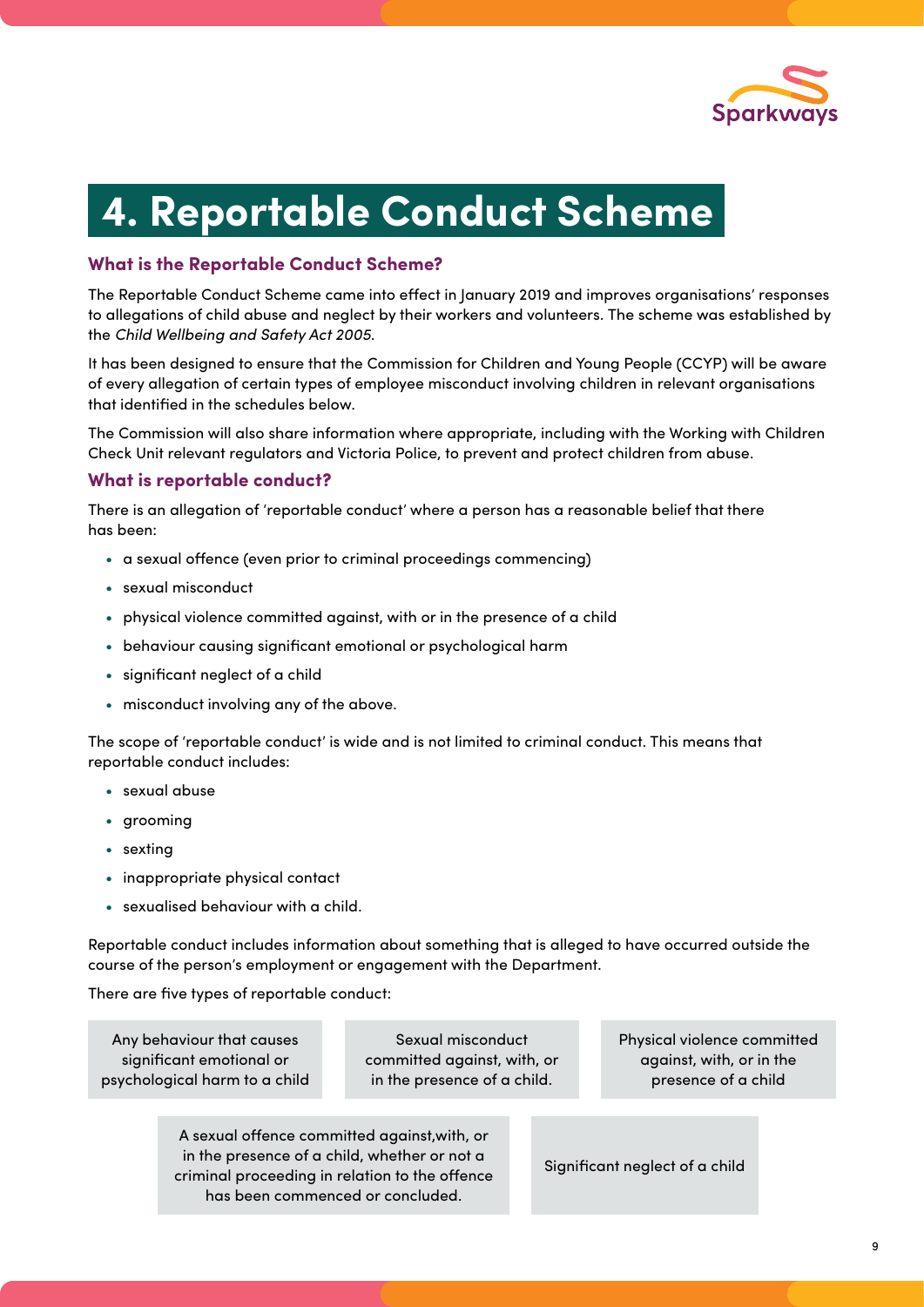

#### **What is misconduct that may involve reportable conduct?**

This refers to behaviour that breaches a professional code of conduct or workplace expectation, (such as a departure from accepted standards that was deliberate or seriously negligent and where the employee was indifferent to the welfare of those affected), and also involves one or more of the five types of reportable conduct (as described above).

Under the scheme, heads of organisations must notify the Commission for Children and Young People (CCYP) about allegations of certain types of conduct involving a child by their workers or volunteers.

Allegations must be reported about workers and volunteers even if:

- they do not have direct contact with children as part of their work
- the conduct occurred within or outside the course of their employment

Heads of organisations then have to investigate these allegations.

#### **Criminal offences - all adults**

In response to the Betrayal of Trust Report, the Victorian Government has introduced new criminal offences to protect children from sexual abuse. Under these reforms a failure to report, or act in relation to suspected child sexual abuse can now constitute a criminal offence, including the following failures.

#### **Failure to disclose**

This offence applies to all adults (not just professionals who work with children) who form a reasonable belief that another adult may have committed a sexual offence against a child under 16 years of age and fail to report this information to Victoria Police.

Failing to disclose a sexual offence based on concerns for the interests of the perpetrator or organisation (concerns about reputation, legal liability or financial status) will not be regarded as a reasonable excuse.

#### **Failure to protect**

This offence applies to a person in a position of authority within an organisation who:

- knows of a substantial risk that a child who is under 16 years and in the care and supervision of the organisation may become the victim of a sexual offence committed by an adult associated with that organisation (an employee, contractor, volunteer or visitor)
- fails to take reasonable steps to remove or reduce the risk.

Within an early childhood service, a position of authority includes local service managers and staff in management positions within licensed or approved services.

For further information on these offences, see:

- Failure to protect offence
- Failure to disclose offence
- Government's responses to the recommendations of the Betrayal of Trust report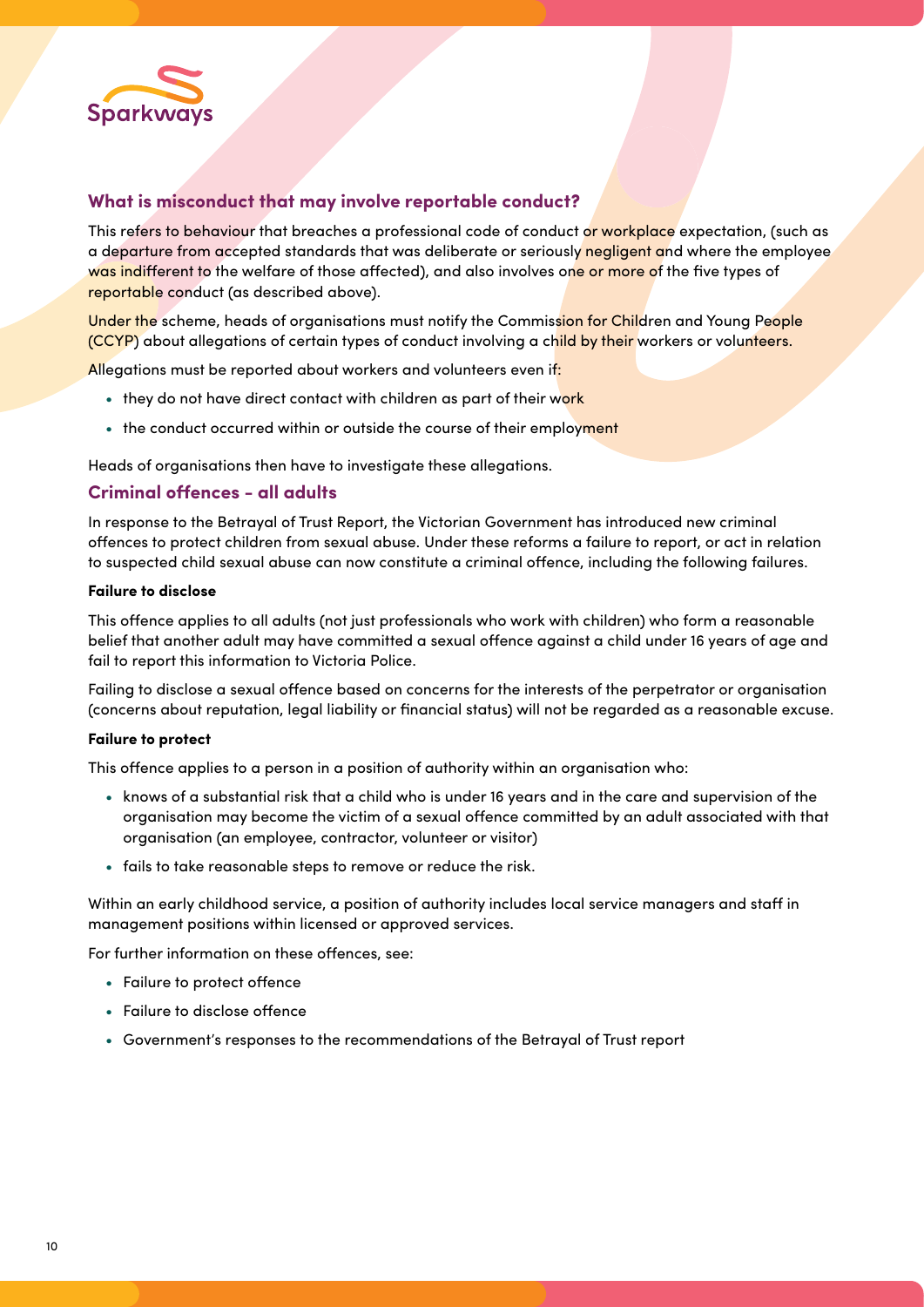

### **Child Safe Standards**

#### **The Child Safe Standards**

As part of the Victorian Government's commitment to implementing the recommendations of the Betrayal of Trust report, which found that more must be done to prevent and respond to child abuse in our community, there is a regulatory landscape surrounding child safety, underpinned by the Child Safe Standards.

The Child Safe Standards are compulsory minimum standards for all Victorian early childhood services and schools, to ensure they are well prepared to protect children from abuse and neglect.

The Child Safe Standards:

- aim to drive continuous improvement in the way organisations prevent child abuse, encourage reporting and improve responses to allegations of abuse
- form part of the Victorian Government's response to the Betrayal of Trust Inquiry, which found that more must be done to prevent and respond to child abuse in our community.

The Child Safe Standards require early childhood services to implement the following:

| strategies to embed an<br>organisational culture<br>of child safety, including<br>through effective leadership<br>arrangements. | screening, supervision,<br>training and other human<br>resources practices that<br>reduce the risk of child abuse<br>by new and existing personnel. | a code of conduct<br>that establishes clear<br>expectations for appropriate<br>behaviour with children. |
|---------------------------------------------------------------------------------------------------------------------------------|-----------------------------------------------------------------------------------------------------------------------------------------------------|---------------------------------------------------------------------------------------------------------|
|                                                                                                                                 |                                                                                                                                                     |                                                                                                         |
| strategies to promote<br>the participation and<br>empowerment of children.                                                      | processes for responding<br>to and reporting suspected<br>child abuse.                                                                              | strategies to identify and<br>reduce or remove risks of<br>child abuse.                                 |
|                                                                                                                                 |                                                                                                                                                     |                                                                                                         |
|                                                                                                                                 | a child safe policy or<br>statement of commitment to<br>child safety.                                                                               |                                                                                                         |

The Child Safe Standards closely align with the existing regulatory requirements set out in the *National Quality Framework and the Children's Services Act 1996* and will be regulated as far as possible under the existing regulatory framework. The Department's Quality Assessment and Regulation Division (QARD) will have primary responsibility for ensuring that services meet the new standards.

#### **Why the Child Safe Standards are important**

Child Safe Standards raise awareness and help early childhood services become child safe environments.

The Child Safe Standards were introduced in response to recommendations from the Victorian Parliamentary Inquiry into the Handling of Child Abuse by Religious and other Non-Government Organisations. The Inquiry found that more must be done to prevent and respond to child abuse. The Child Safe Standards apply to all organisations that provide services for children, including early childhood services.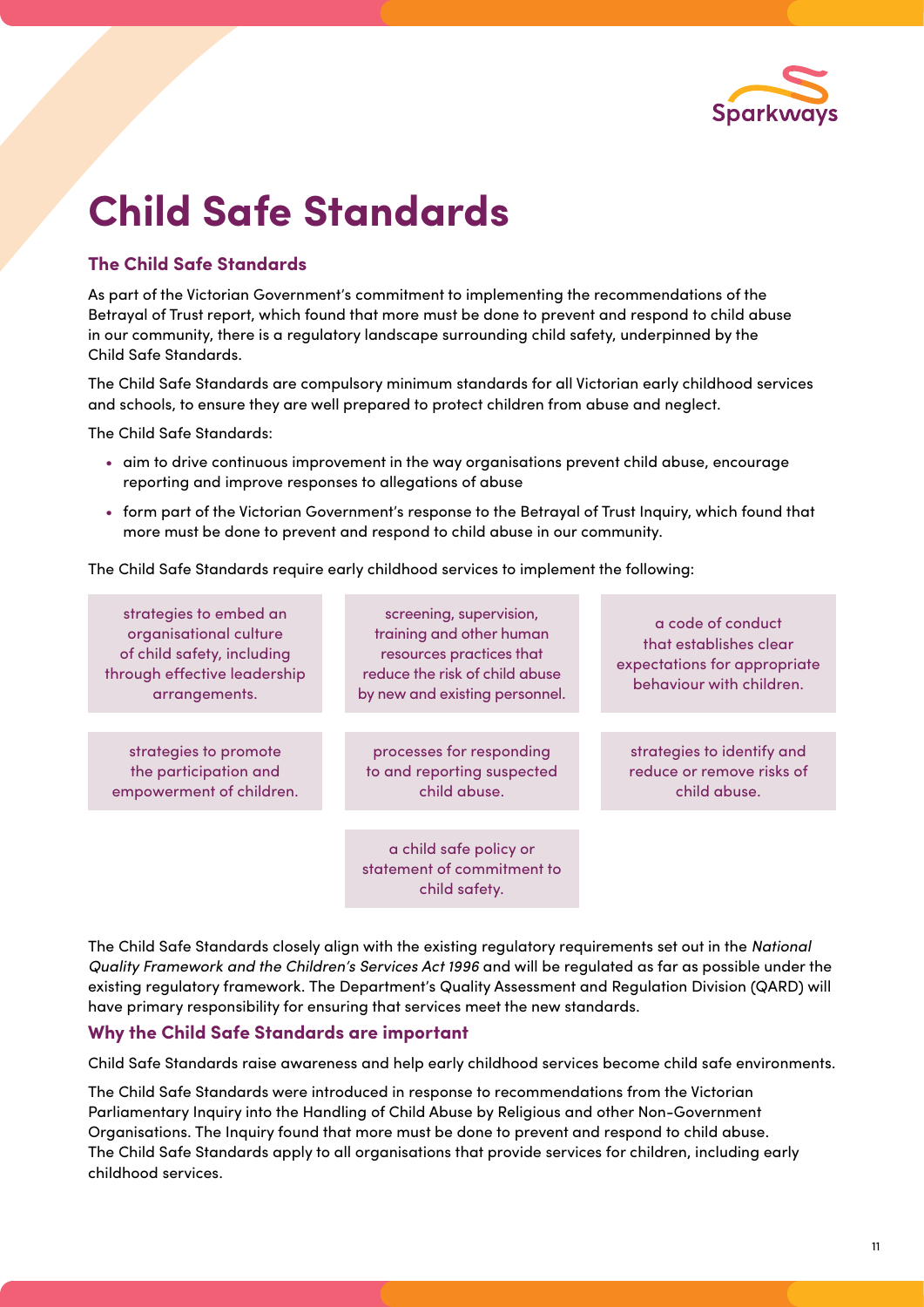

Compliance with the Child Safe Standards is a requirement of the *Child Wellbeing and Safety Amendment (Child Safe Standards) Act 2015.*

The Commission for Children and Young People (CCYP) has powers to oversee and enforce compliance with the Child Safe Standards. CCYP may also refer allegations of non-compliance to relevant authorities such as the Quality Assessment and Regulation Division (QARD) in the Department of Education and Training (DET).

The Victorian Government has announced that the new Standards will commence on 1 July 2022, giving organisations time to plan, prepare and comply.

The eleven new Standards will replace Victoria's current seven standards and principles.

Key changes include new requirements:

- to involve families and communities in organisations' efforts to keep children and young people safe
- for a greater focus on safety for Aboriginal children and young people
- to manage the risk of child abuse in online environments
- for greater clarity on the governance, systems and processes to keep children and young people safe.

The new Standards provide greater clarity for organisations on actions required to meet minimum standards. Victoria has over five years' experience of mandatory Child Safe Standards, so many organisations will have well developed child safety frameworks.

Organisations will need to get to know the new Standards, identify what changes they need to make and plan to comply by 1 July 2022. Until then, organisations will need to continue complying with the current Standards.

### **Child Protection Advocates**

These people are a source of support and advice to staff on matters of child safety in line with the Sparkways Child Safety Policy and the Department of Education - Four Critical Actions for Early Childhood and Child Safety Standards.

#### **Angela Forbes**

**CEO** 0428 432 510

#### **Rashiq Mahmudul**

Executive Operations Manager Early Learning 0429 128 335

#### **Amy Carr**

Early Learning and Care Group Manager 0488 056 517

#### **How to report**

#### **Serious incidents, complaints or alleged abuse**

1. Once the circumstances have been managed, complete an incident, injury, trauma or illness record and contact the child's emergency contact promptly as per the Sparkways Incident, injury, trauma and illness policy. Promptly means as soon as the other priorities have been managed.

#### **If the source of suspected abuse is from within the service:**

You must report all instances of suspected child abuse which are led by a staff member, contractor or volunteer, or child to Victoria Police via your local police station (where appropriate they will refer you on to the local Sexual Offences and Child Abuse Investigation Team).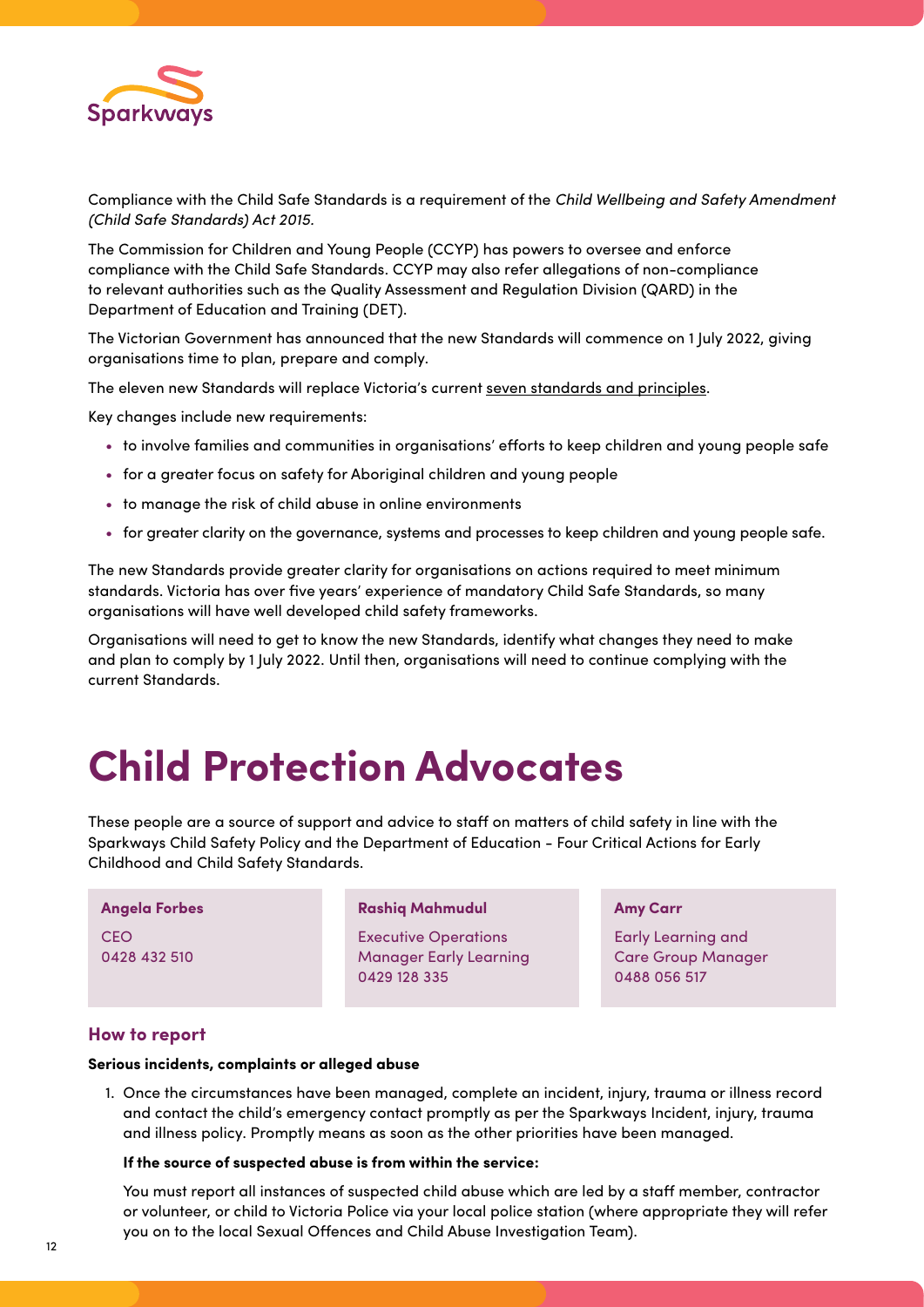

#### **If the source of suspected abuse is from within the family or community**

You **must** report to DFFH Child Protection if a child is considered to be:

- in need of protection from child abuse
- at risk of being harmed (or has been harmed) and the harm has had, or is likely to have, a serious impact on the child's safety, stability or development.

*If you believe that a child is not subject to abuse, but you still hold significant concerns for their wellbeing you must still act. This may include making a referral or seeking advice from Child FIRST (in circumstances where the family are open to receiving support), or to DFFH Child PROTECTION or Victoria Police.*

- 2. If the circumstances meet the definition of a serious incident, complaint, alleged abuse inform your Area Manager and complete the relevant Reportable Matters template.
- 3. The Reportable Matters templates can be found on the Sparkways Staff Hub (intranet). Simply search "Sparkways Compliance Support Desk" to find as the first search result. Tip: The templates are designed to type directly into, so save them to your computer desktop prior to typing.
- 4. Submit the template to **compliancesupportdesk@sparkways.org.au** within three hours of the event along with other related documents such as the Incident, Injury, Trauma & Illness record, written complaint/grievance, file notes etc. If this is not achievable please phone the Sparkways Child Safety and Compliance Support Desk to notify as soon as practical on **0458 500 155**
- 5. Sparkways Child Safety and Compliance Support desk staff will notify the regulatory authority within 24 hours.
- 6. The reporter of the reportable matter will receive an acknowledgement email containing a unique reference number for future reference e.g. CID001. The Child Safety and Compliance support desk will assess and prioritise each reportable matter as LOW, MEDIUM or HIGH risk and where necessary inform other relevant Sparkways stakeholders such as Area Manager, Executive Operations Manager, People and Culture or CEO.

### **Frequently Asked Questions**

#### **1. Why do I have to notify parent/guardians promptly after their child has suffered an incident, injury, trauma or illness regardless of how minor it was?**

The Law states that parents must be notified as soon as practicable however Sparkways prefers that parents/guardians are informed promptly. Promptly means as soon as other priorities have been managed.

What constitutes a minor or major injury can be subjective. Parents and Educators may have different perspectives on what constitutes a minor versus serious injury. Sparkways policies support its educators in implementing the legislation which states "parents must be informed as soon as practicable".

In adhering to Sparkways policies of promptly informing parents, Sparkways does not expect that any of the following regulatory requirements are compromised. For every scenario consider:

- First Aid administration
- The safety of all children and staff
- Maintenance of educator to child ratios
- Maintenance of adequate supervision of children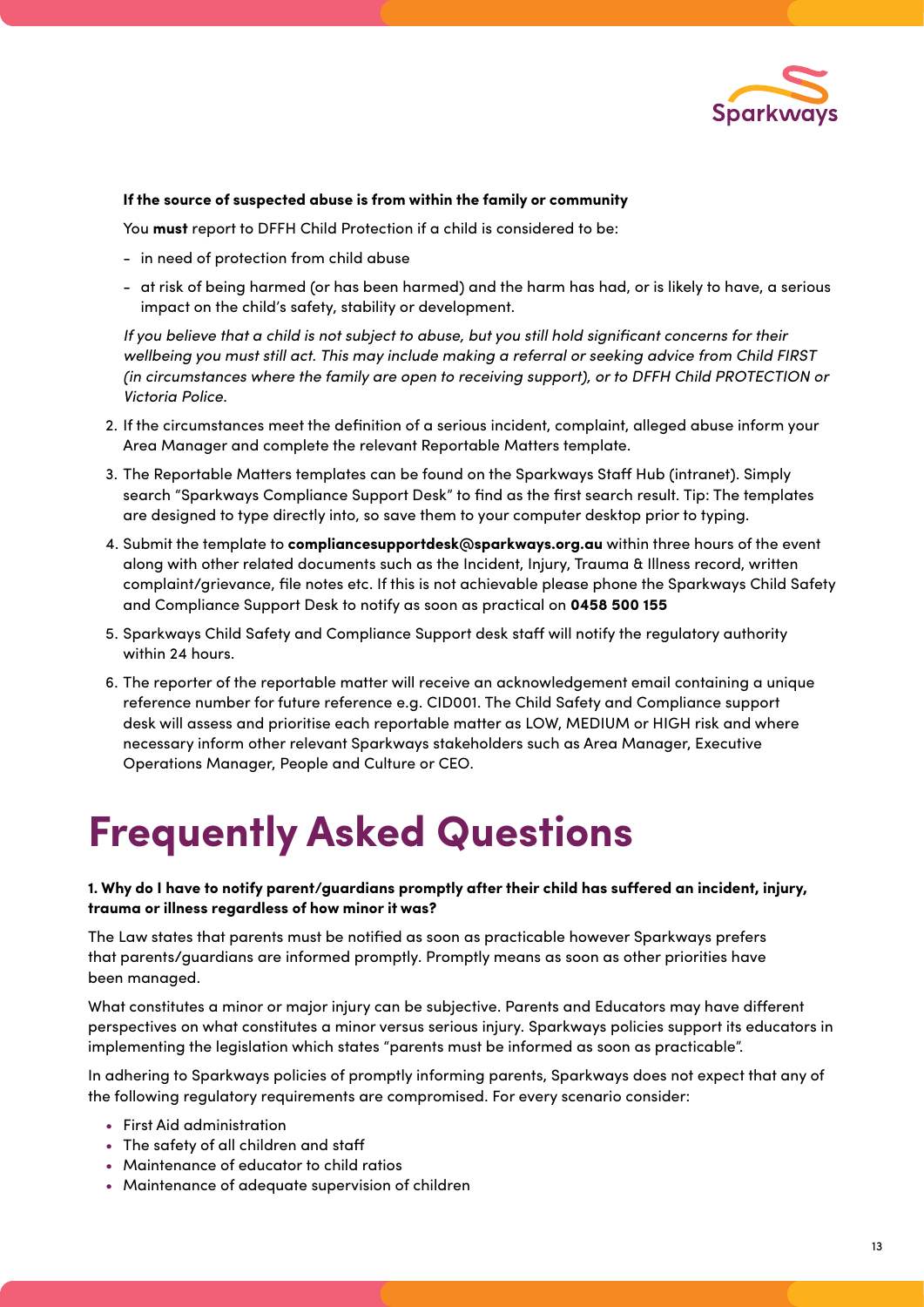

#### **2. What happens if I don't notify a complaint to the Regulatory Authority?**

If complaints are not managed at the service level and not notified to the DET it is highly likely that the complainant (e.g. parent) will phone the DET directly. This scenario usually prompts the DET to open an assessment/investigation, compliance visit to the service or create an escalation outside of Sparkways process.

#### **3. What if a parent makes a complaint to the Nominated Supervisor or Service Director but does not want it notified to the DET?**

Explain to the parent that if their complaint alleges a contravention of the law, it is mandatory for Sparkways to notify the regulatory Authority. Explain to the parent that in most cases an Authorised Officer will contact them to gauge their level of satisfaction on how Sparkways/Service is managing their concerns.

#### **4. If I make a notification to DFFH Child Protection about my concerns for a child and the source of my concern is within the child's family or community, do I need to notify the Regulatory Authority (DET)?**

No, because the source of your concern is coming from outside of the Education and Care Service. You do however need to inform the Sparkways Child Safety and Compliance Support Desk.

 **compliancesupportdesk@sparkways.org.au**

### **Important Numbers**

#### **Victoria Police, Sexual Offences and Child Abuse Investigation Team (SOCIT)**

**North-West Metropolitan**  Brimbank: (03) 9313 3460 Mernda: (03) 9216 1310 Fawkner: (03) 9355 6100

Footscray: (03) 8398 9860 Melbourne: (03) 8690 4056

#### **Southern Metropolitan**

Dandenong: (03) 8769 2200 Frankston: (03) 8770 1000 Moorabbin: (03) 9556 6124

**Western Victoria** Ballarat: (03) 5336 6055

**Eastern Victoria** Box Hill: (03) 8892 3292

Knox: (03) 9881 7939

Geelong: (03) 5246 8111

#### **Child Protection (Department of Families, Fairness and Housing) contact numbers for Local Government Area**

#### **Southern suburban LGA**

Bayside Cardinia Casey Frankston Glen Eira Greater Dandenong Kingston Mornington Peninsula Port Phillip **Stonnington** 

**Northern & Western suburban LGA**  Boroondara Knox Manningham Maroondah Monash Whitehorse

Yarra Ranges

**Northern & Western suburban LGA**  Banyule Brimbank Darebin Hobson's Bay Hume Maribyrnong Melbourne Melton Moonee Valley Moreland Nillumbik Whittlesea Wyndham Yarra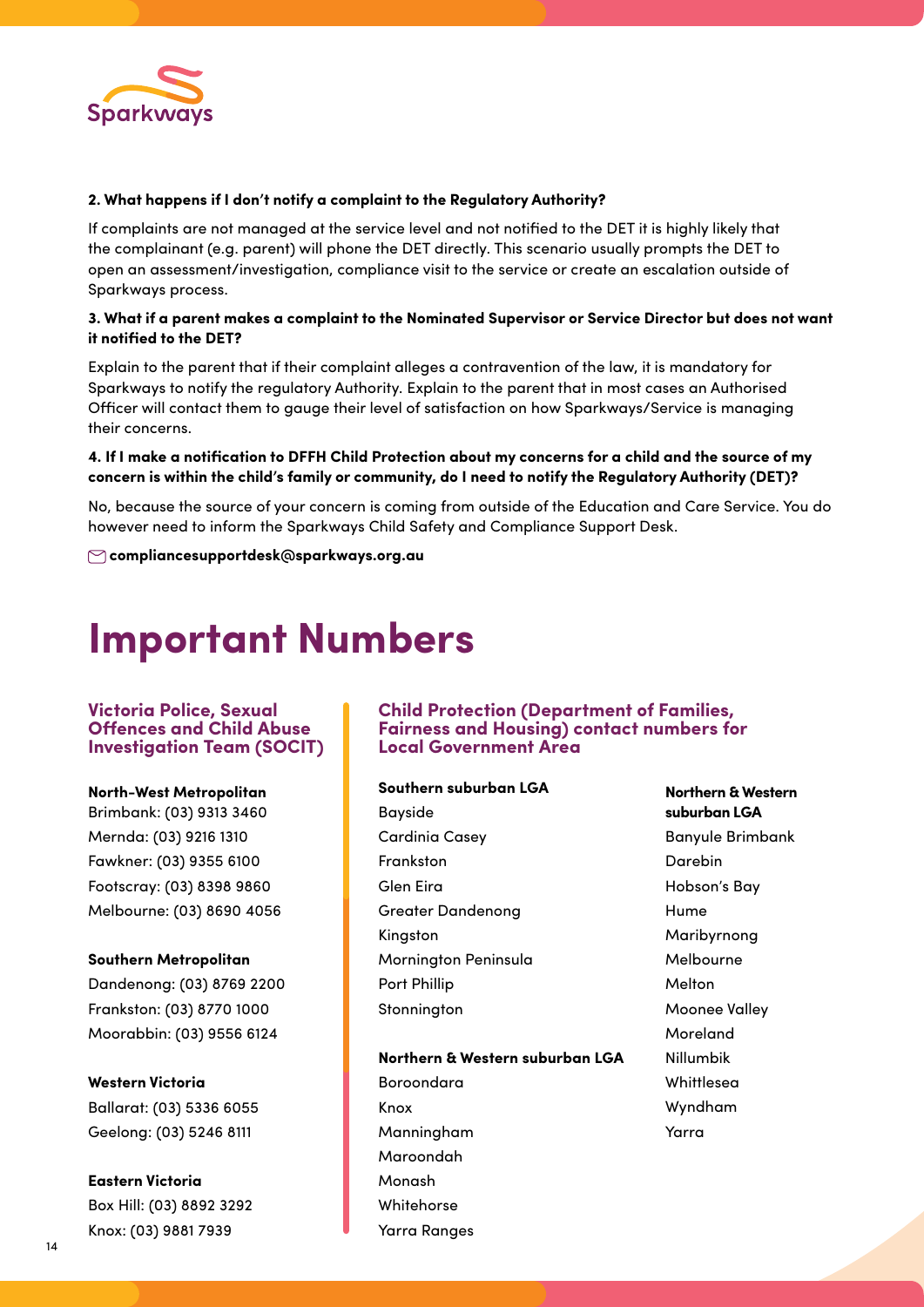

### **Victorian Early Years Learning and Development Framework**

#### **Outcome 1: Children Have A Strong Sense Of Identity**

Secure attachments are critical for all children from birth and link to positive mental health outcomes. Attachment means having attentive, affectionate, consistent, available, attuned adults as a source of comfort and reassurance. When children from birth have positive experiences of relationship and place, they can develop a strong sense of security, identity and belonging. They can construct a positive image of themselves, and behave as secure, significant, respected individuals. As children build self-identity and a sense of belonging they reach out and communicate the need for comfort, assistance and companionship.

#### **Outcome 2: Children Are Connected With And Contribute To Their World**

Children are citizens with equal rights and are consulted meaningfully, with families and communities, about issues that affect them. Consulting with families and children in order to understand their cultural and everyday traditions and routines informs practice. Providing equitable opportunities for children with diverse capabilities and life circumstances supports engagement and connection, enabling them to contribute positively to their world.

#### **Outcome 3: Children Have A Strong Sense Of Wellbeing**

From birth and throughout early childhood, the foundations for physical, social, emotional and spiritual wellbeing are laid. Wellbeing means having good mental and physical health, including attachment, positive affect and self-regulation. This means being able to manage emotions productively and build resilience and persistence, being adaptable and confident, and experiencing feelings of satisfaction and happiness. Early childhood professionals, individually and together, play a key role with families in promoting healthy life practices and children's sense of wellbeing.

#### **Outcome 5: Children Are Effective Communicators**

Children's wellbeing, identity, sense of agency and capacity to make friends is connected to the development of communication skills, and strongly linked to their capacity to express feelings and thoughts, and to be understood.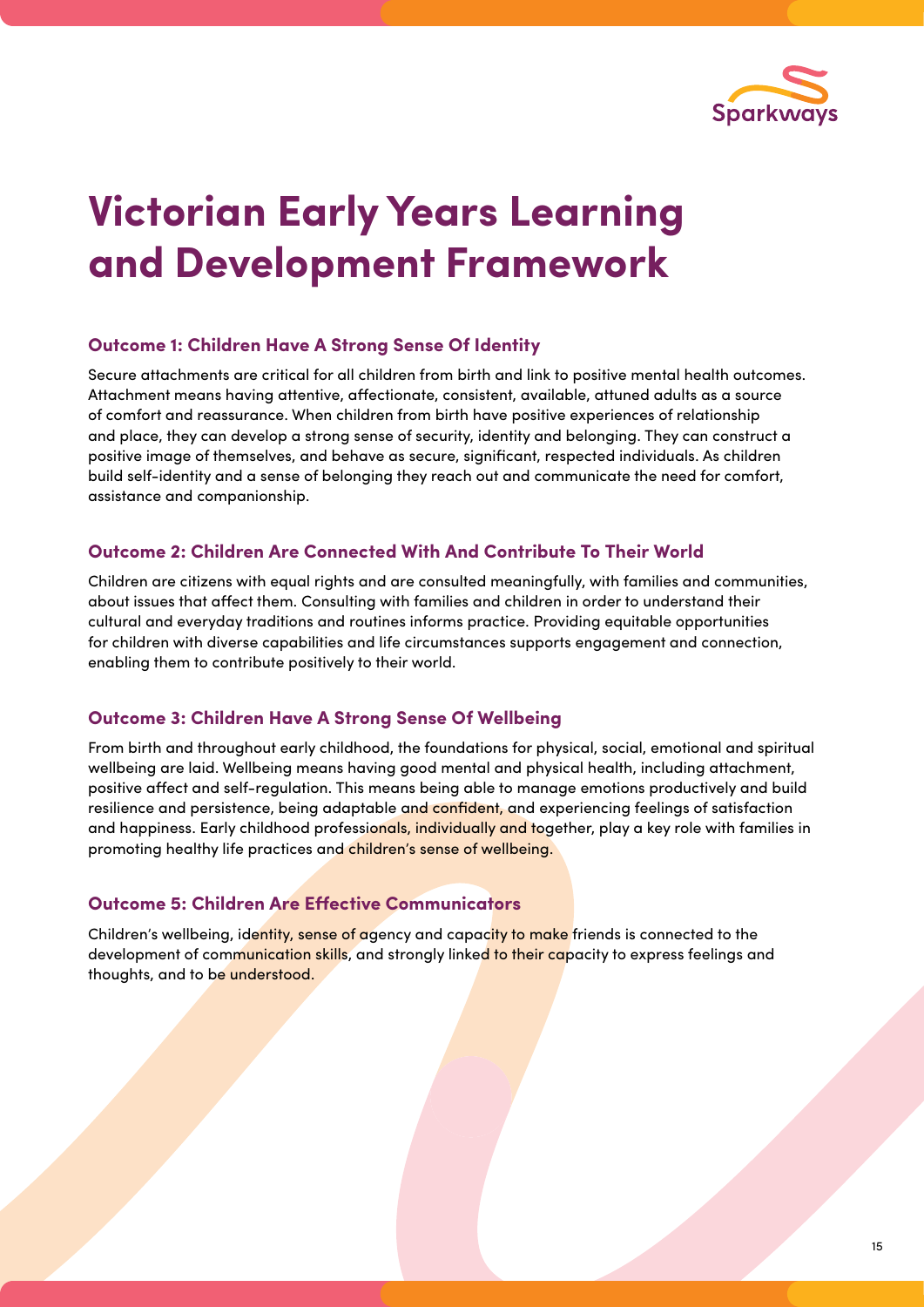

# **FOUR CRITICAL ACTIONS FOR EARLY CHILDHOOD SERVICES**

#### **Responding to Incidents, Disclosures and Suspicions of Child Abuse**

It is strongly recommended that **ALL** early childhood service staff follow these *Four Critical Actions* as soon as they witness an incident, or form a reasonable belief that a child has, or is at risk of being abused.

This means acting even when you're not sure and have not directly witnessed the abuse (e.g. if another person tells you about the abuse). A reasonable belief is a deliberately low threshold. This enables authorities to investigate and take action.

Following these actions will support you to:

- best protect children in your care
- meet your legal obligations and Duty of Care.\*
- It is also strongly recommended that you use the *Responding to Suspected Child Abuse Template* to keep clear and comprehensive notes. MCH services may opt to use this form, but **must** still utilise their existing information management systems.



If the child is at immediate risk of harm you **must** ensure their safety by:

- separating alleged victim and others involved
- administering first aid
- calling **000 for urgent medical and/or police assistance** to respond to immediate health or safety concerns
- identifying a contact person at the service for future liaison with police

Where necessary you may also need to maintain the integrity of the potential crime scene and preserve evidence.

\*In Victoria there are a range of legal obligations which set out the actions you **must** take if you suspect a child has, or is at risk of being abused. Some of these obligations apply differently across the range of licensed, approved and other early child services and can vary depending on your role within the service. For further information on how these obligations apply to you see the *Identifying and Responding to All Forms of Abuse in Early Childhood Services*.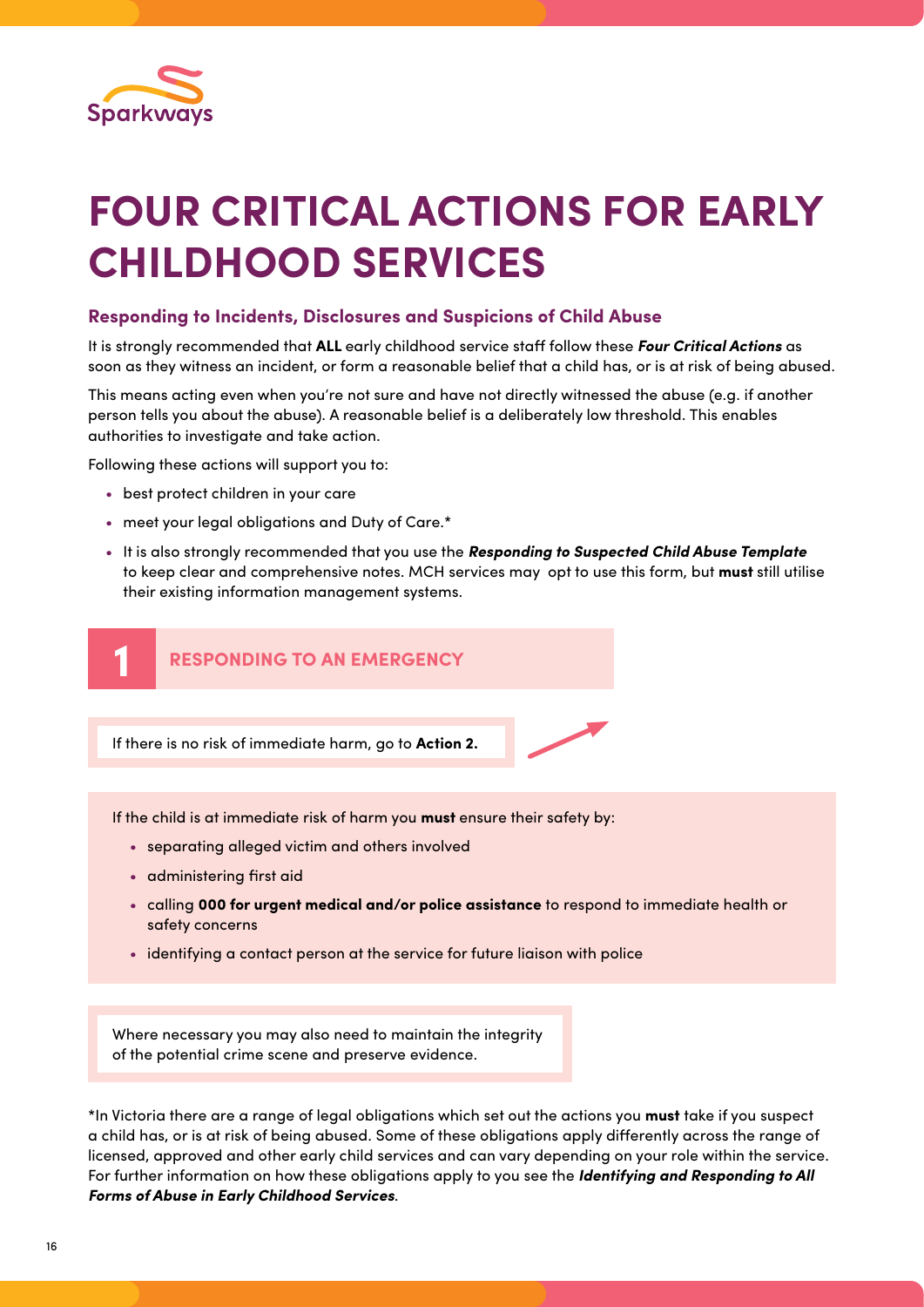

### **2 REPORTING TO AUTHORITIES**

As soon as immediate health hand safety concerns are addressed you **must**\* report all incidents, suspicions and disclosures of child abuse as soon as possible. Failure to report physical and sexual child abuse may amount to a criminal offence.

#### *Q: Where does the source of suspected abuse come from?*

#### **WITHIN THE SERVICE**

#### **VICTORIA POLICE**

You must report all instances of child abuse which are led by a staff member, contractor or volunteer, or child\* to Victoria Police.

#### **REPORT TO MANAGEMENT**

You must report to your approved provider or licensee.

#### **NOTIFY THE REGULATOR**

Licensed or approved early childhood services\* must also report to their Quality Assessment and Regulation Division.

Notifications may be made at www.acecqa.gov.au/nationalquality-agenda-it-system or by contacting **1300 307 415.**

\*Sexual offending, involving children 10 years and over.

\*Licensed services operate under the Children's Services Act 1996 and approved services operate under Education and Care Services National Law Act 2010.

#### **WITHIN THE FAMILY OR COMMUNITY**

#### **DFFH CHILD PROTECTION**

You **must** report to DFFH Child Protection if a child is considered to be:

- in need of protection from child abuse
- at risk of being harmed (or has been harmed) and the harm has, or is likely to have a serious impact on the child's safety, stability or development.

#### **VICTORIA POLICE**

You **must also**\* report all instances of suspected sexual abuse (including grooming) to Victoria Police.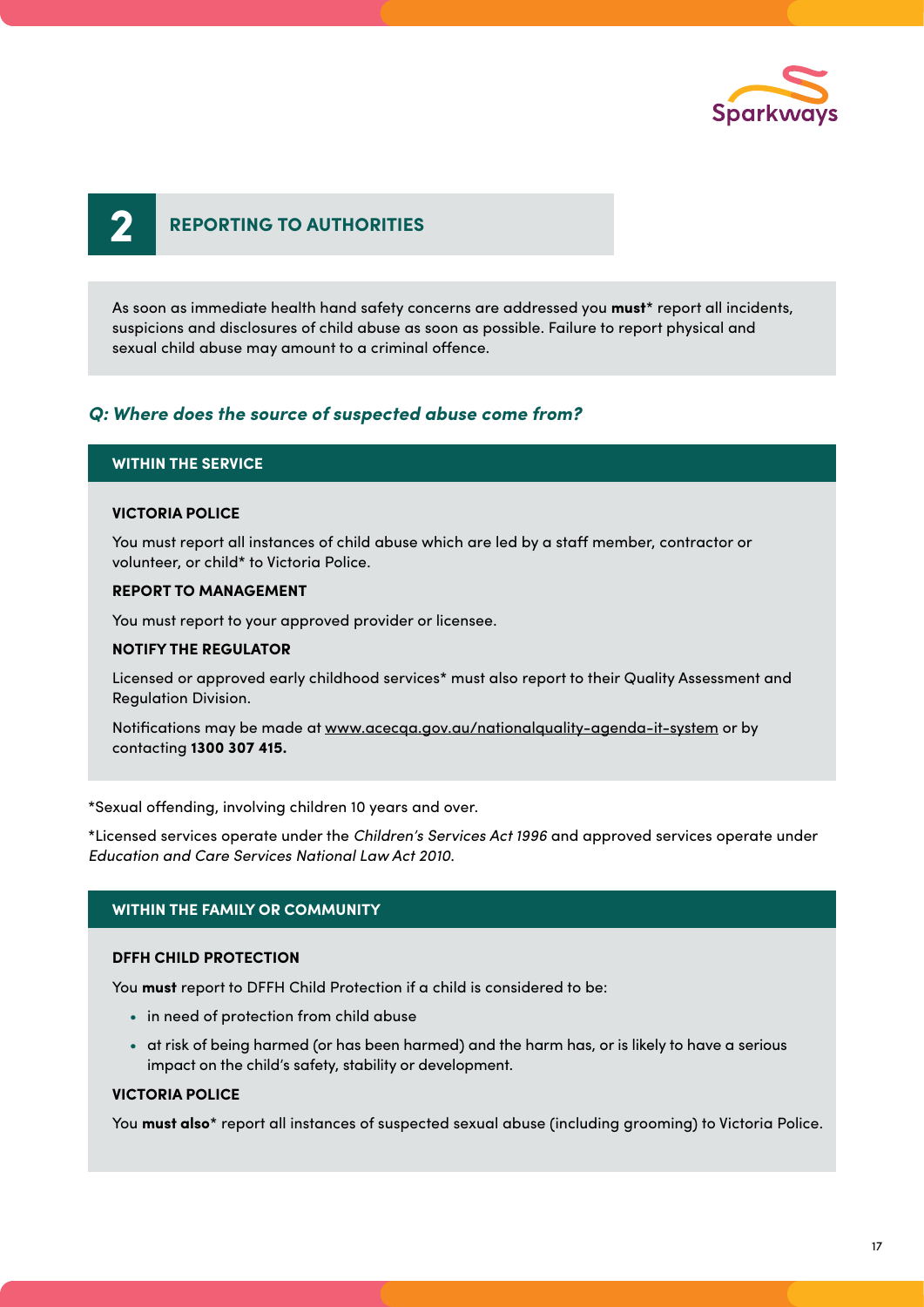

#### **WITHIN THE FAMILY OR COMMUNITY**

#### **REPORT TO MANAGEMENT**

You **must** report to your approved provider or licensee.

#### **NOTIFY THE REGULATOR**

Approved and licensed early childhood services **must**\* notify the Quality Assessment and Regulation Division of any serious incidents, circumstances, or complaints which raise concerns about the safety, health, and wellbeing of a child being educated and cared for by a service.

Notifications may be made at www.acecqa.gov.au/nationalquality- agenda-it-system or by contacting **1300 307 415**.

If you believe that a child is not subject to abuse, but you still hold **significant concerns** for their wellbeing you must still act. This may include making a referral or seeking advice from Child FIRST (in circumstances where the family are open to receiving support), or to DFFH Child Protection or Victoria Police.

### **3 CONTACTING PARENTS/CARERS**

You **must** consult with DFFH Child Protection or Victoria Police to determine what information can be shared with parents/ carers. They may advise:

- **not to contact** parents/carers (e.g. in circumstances where the parents are alleged to have engaged in the abuse , or the child is a mature minor and does not wish for their parent/carer to be contacted)
- **to contact** the parents/carers and provide agreed information as soon as possible (for licensed and approved services it is a requirement that parents/ carers are notified within 24 hours if the suspected abuse occurred at the service)



Your service **should**\* take reasonable steps to make a child feel safe and supported whilst they are attending the service.

Your service should also consider providing support for children impacted by abuse. E.g. referral to wellbeing professionals.

MCH nurses should follow the MCH Service Practice Guidelines to determine appropriate support.

You **must** follow the *Four Critical Actions* every time you become aware of a further instance or risk of abuse. This includes reporting new information to authorities.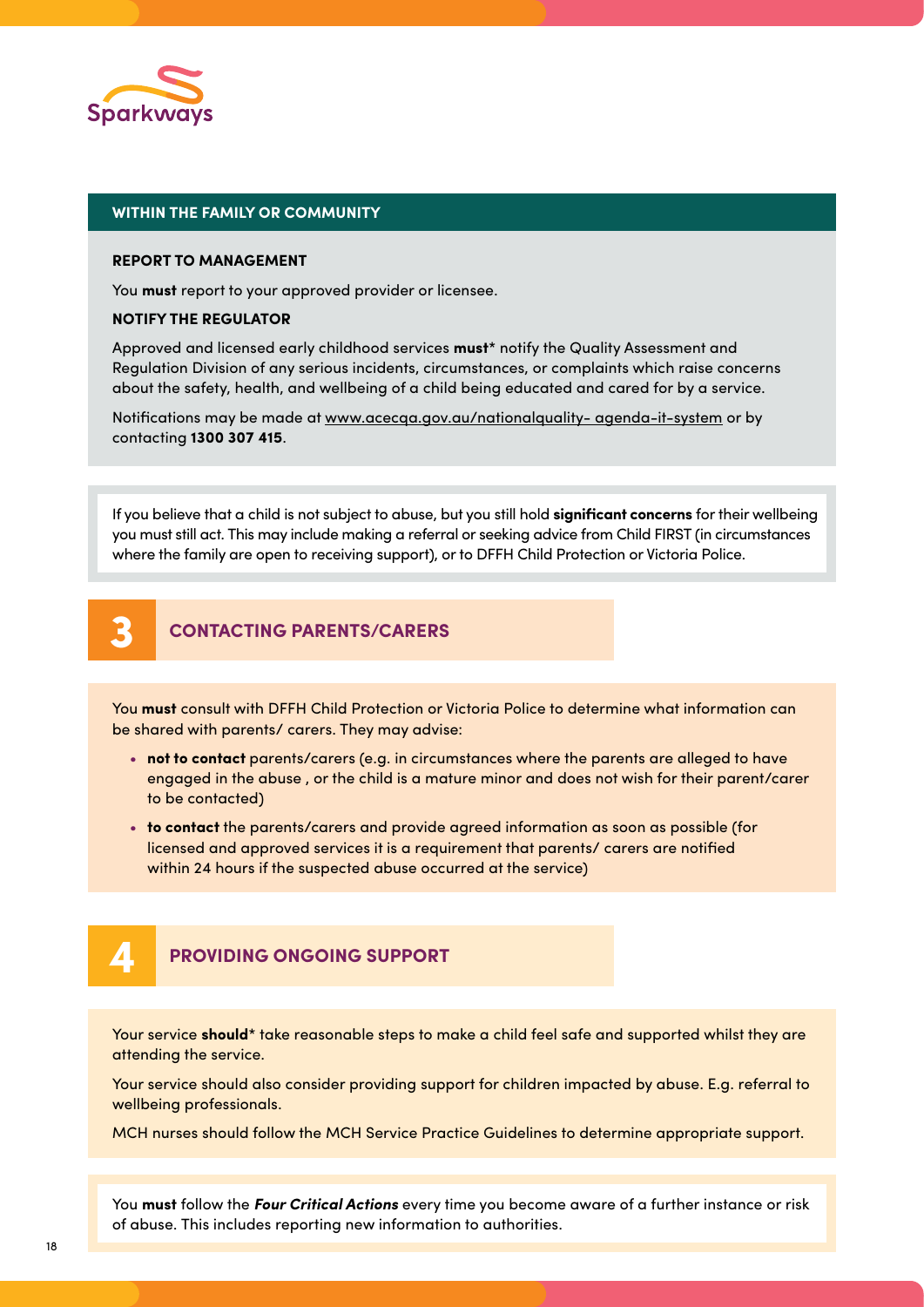

### **Contact**

#### **DFFH CHILD PROTECTION**

#### **Area**

North Division: 1300 664 9777 South Division: 1300 655 795 East Division: 1300 360 391 West Division (Rural): 1800 075 599 West Division (Metro): 1300 664 9777

**After Hours** After hours, weekends, public holidays: 13 12 78

**Child FIRST / The Orange Door** www.services.dffh.vic.gov.au

**Victoria Police** 000 or your local police station

#### **QUALITY ASSESSMENT AND REGULATION DIVISION**

**North Western** Loddon Mallee: (03) 5440 3111 Northern Metropolitan: (03) 8397 0372

**South Eastern** Gippsland Area: (03) 5127 0400 Southern Metropolitan: (03) 8765 5787

**North Eastern** Eastern Metropolitan: 1300 651 940 Hume: (03) 8392 9500

**South Western** Barwon South West: (03) 5225 1001 **FOUR CRITICAL ACTIONS FOR EARLY CHILDHOOD SERVICES** Western Metropolitan: (03) 8397 0246 **Four and Service state** in the state state in the Grampians: (03) 5337 8444 Responding to Incidents, Disclosures It is strongly recommended that **ALL** early

**PROTECT VELICATION** 

apply differently across the range



Sexual offending, involving